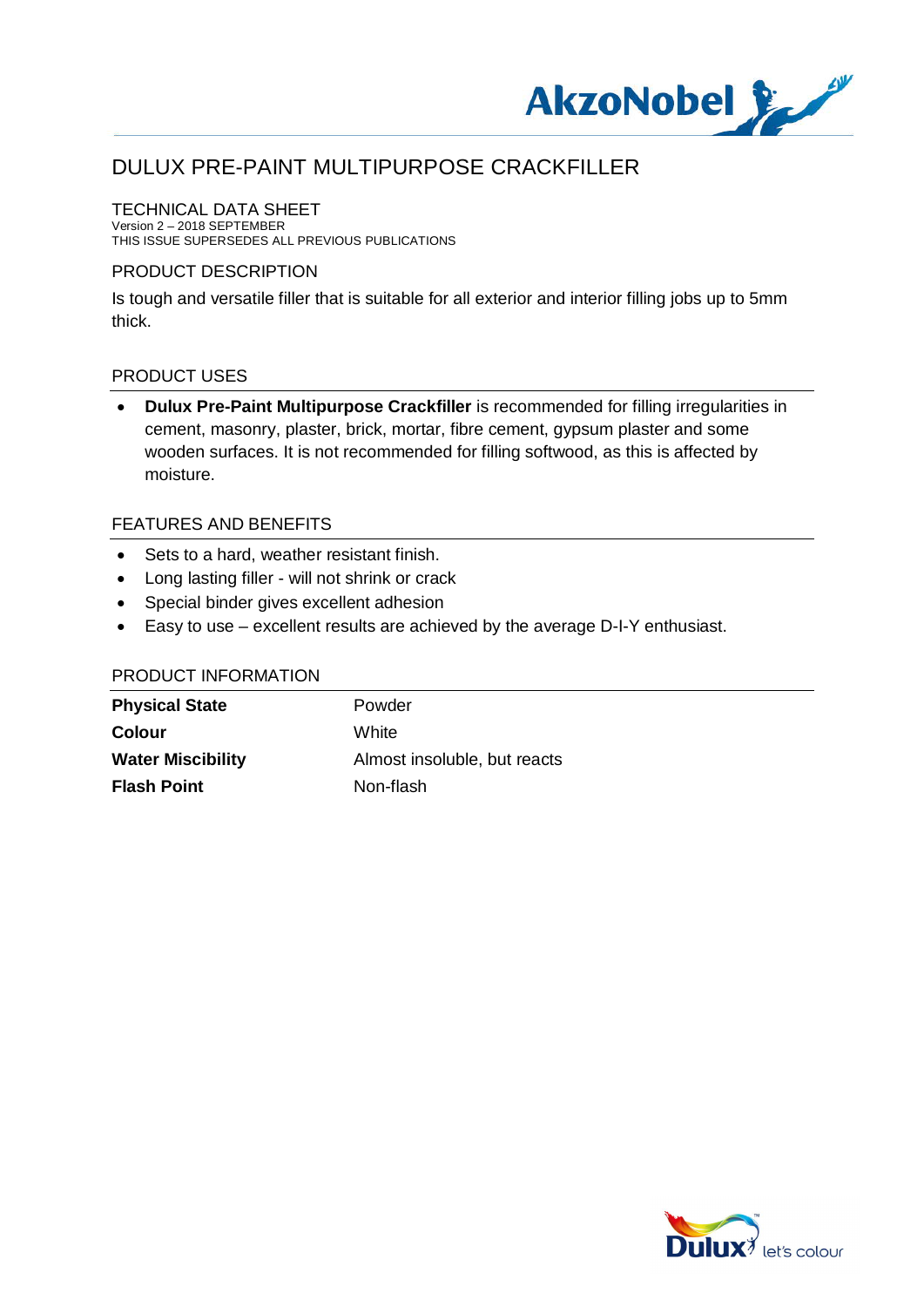

### APPLICATION INFORMATION

| Mixing                                | Add approximately 2 parts powder into 1 parts water, and<br>mix with a flat paddle to a stiff but workable paste. Ensure<br>that the paste is smooth, and that all lumps have been<br>dispersed. For very porous surfaces use slightly more water<br>and moisten the area before application. Remains workable<br>for 60 minutes.                                                                                                                        |
|---------------------------------------|----------------------------------------------------------------------------------------------------------------------------------------------------------------------------------------------------------------------------------------------------------------------------------------------------------------------------------------------------------------------------------------------------------------------------------------------------------|
| <b>Application Surface conditions</b> | Surface Temperature between 10 - 35°C. Relative Humidity<br>between 10 - 85 % OR 2°C above dew point minimum.                                                                                                                                                                                                                                                                                                                                            |
| Application methods                   | Apply with a scraper or small trowel, forcing the mixed paste<br>well into the gaps or cavities. For deep cavities over $\pm$ 5mm,<br>use two or more applications, allowing each layer to harden<br>before applying the next. To avoid shrinkage, the first layer<br>should be mixed to a much stiffer paste. Slightly overfill the<br>crack or cavity, level with a wet scraper before setting<br>completely (preferably overnight for deep cavities). |
| <b>Thinner</b>                        | None required except tap water to adjust consistency.                                                                                                                                                                                                                                                                                                                                                                                                    |
| <b>Drying Time</b>                    | 6 hours at 23°C. (Drying times will be extended during cold,<br>wet or humid conditions.)                                                                                                                                                                                                                                                                                                                                                                |
| Cleaning of equipment                 | After use, remove as much product as possible, and then<br>clean immediately with warm water. For best results clean<br>tools with Dulux Pre-Paint Sugar Soap solution.                                                                                                                                                                                                                                                                                  |
| <b>Substrates</b>                     | Cement, masonry, plaster, brick, mortar, fibre cement,<br>gypsum plaster and some wooden surfaces. It is not<br>recommended for filling softwood, as this is affected by<br>moisture.                                                                                                                                                                                                                                                                    |
| Precautions:                          | Do not apply during cold (below 10°C) or wet weather.                                                                                                                                                                                                                                                                                                                                                                                                    |
|                                       | Not suitable as a filler for metal surfaces.                                                                                                                                                                                                                                                                                                                                                                                                             |
|                                       | Not suitable for direct application to powdery or friable<br>surfaces whether previously painted or not.                                                                                                                                                                                                                                                                                                                                                 |
|                                       | For a smoother finish for interior use Dulux Pre-Paint<br><b>Interior Crackfiller.</b>                                                                                                                                                                                                                                                                                                                                                                   |
|                                       | Not designed to repair or fix up faulty masonry, where<br>obvious structural defects are apparent.                                                                                                                                                                                                                                                                                                                                                       |
|                                       | Always use clean utensils, and ensure that mixing vessel or<br>surface has no residues of old, mixed Crackfiller.                                                                                                                                                                                                                                                                                                                                        |
|                                       | To prolong shelf life, reseal packet after use, and store in a<br>cool, dry place.                                                                                                                                                                                                                                                                                                                                                                       |
|                                       | Not recommended for filling softwood, as this is affected by<br>moisture.                                                                                                                                                                                                                                                                                                                                                                                |

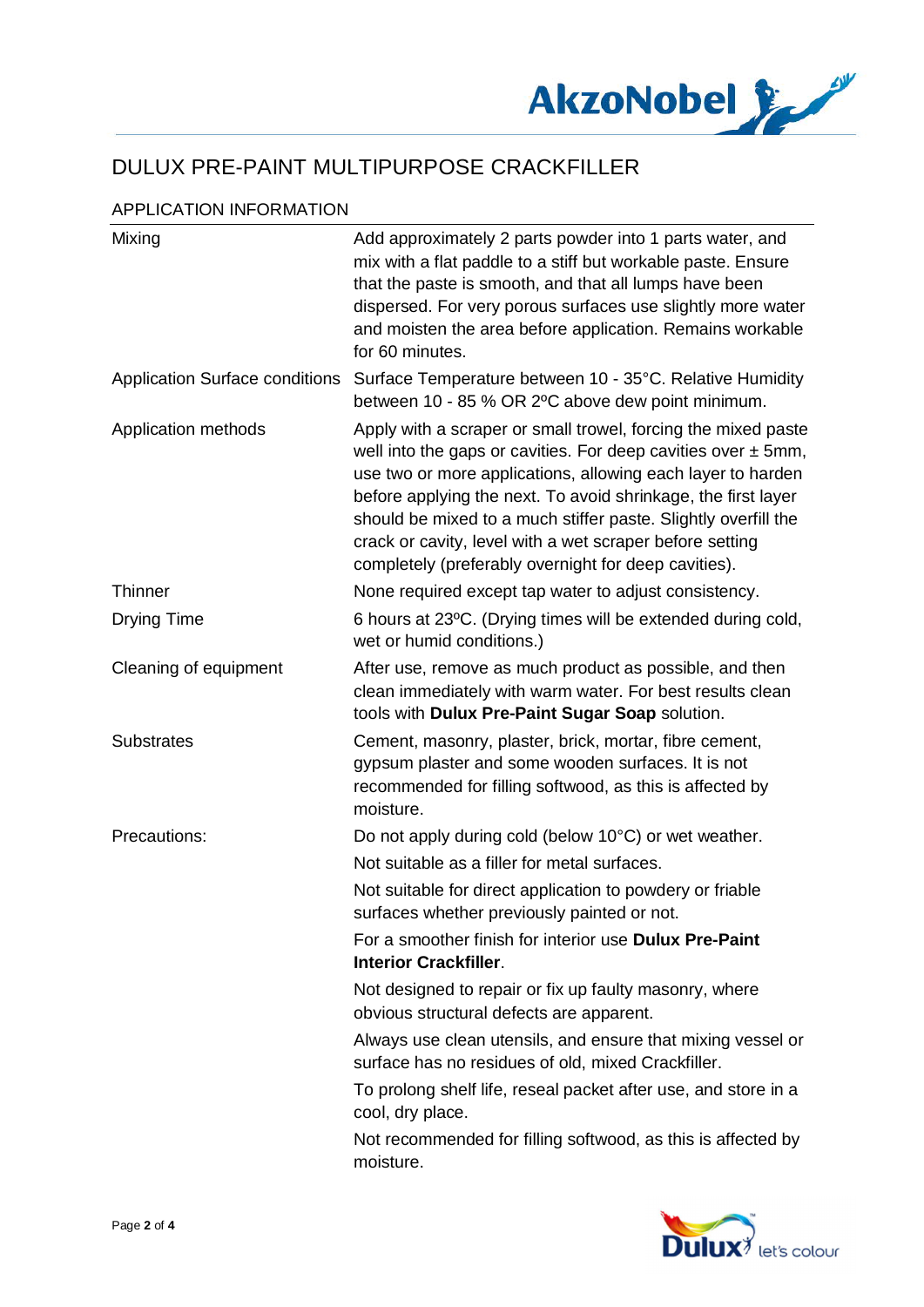

### APPLICATION INFORMATION

| <b>Coats Required</b> | For deep cavities over $\pm 5$ mm, use two or more applications,<br>allowing each layer to harden before applying the next.                                                                                                                                                                                                       |
|-----------------------|-----------------------------------------------------------------------------------------------------------------------------------------------------------------------------------------------------------------------------------------------------------------------------------------------------------------------------------|
| <b>Top Coating</b>    | Allow the Dulux Pre-Paint Multipurpose Crackfiller to dry                                                                                                                                                                                                                                                                         |
|                       | thoroughly (6 hours for gaps of $2 - 3$ mm, but preferably<br>overnight) before painting. Sandpaper smooth, remove all<br>dust, and paint when dry. Apply a coat of <b>Dulux Plaster</b><br><b>Primer or Dulux Trade Alkali Resistant Primer over the</b><br>filled areas. Allow to dry, and finish with your chosen top<br>coat. |

#### SURFACE PREPARATION

Ensure that surfaces are sound and free from dust, oil, grease, dirt, and debris.

- · Remove all loose plaster, flaking paint and all wallpaper by mechanical or chemical means.
- · Narrow cracks are best widened into a "V" shape with a sharp tool to allow the **Dulux Pre-Paint Muiltipurpose Crackfiller** to be pressed into position.

### HEALTH AND SAFFTY INFORMATION

This product contains no added lead. Avoid contact with skin or eyes. Keep out of reach of children. If accidently swallowed, seek medical advice immediately and show this container to the doctor. Dry sanding, flame cutting and/or welding of the dry paint film will give rise to dust and/or hazardous fumes.

Wet sanding should be used wherever possible.

If exposure cannot be avoided by the provision of local exhaust ventilation, suitable respiratory protective equipment should be used. Do not empty into drains or watercourses.

Ensure good ventilation during application and drying. It is recommended to use suitable protective clothing and equipment. To avoid the risk of spillage, always store and transport containers in a secure upright position. Refer to Material Safety Data Sheet for complete information.

## Packaging 2kg, 300g Storage Conditions Store under cool dry conditions away from direct sunlight, heat and extreme cold. Disclaimers N/A product specific

#### ADDITIONAL INFORMATION